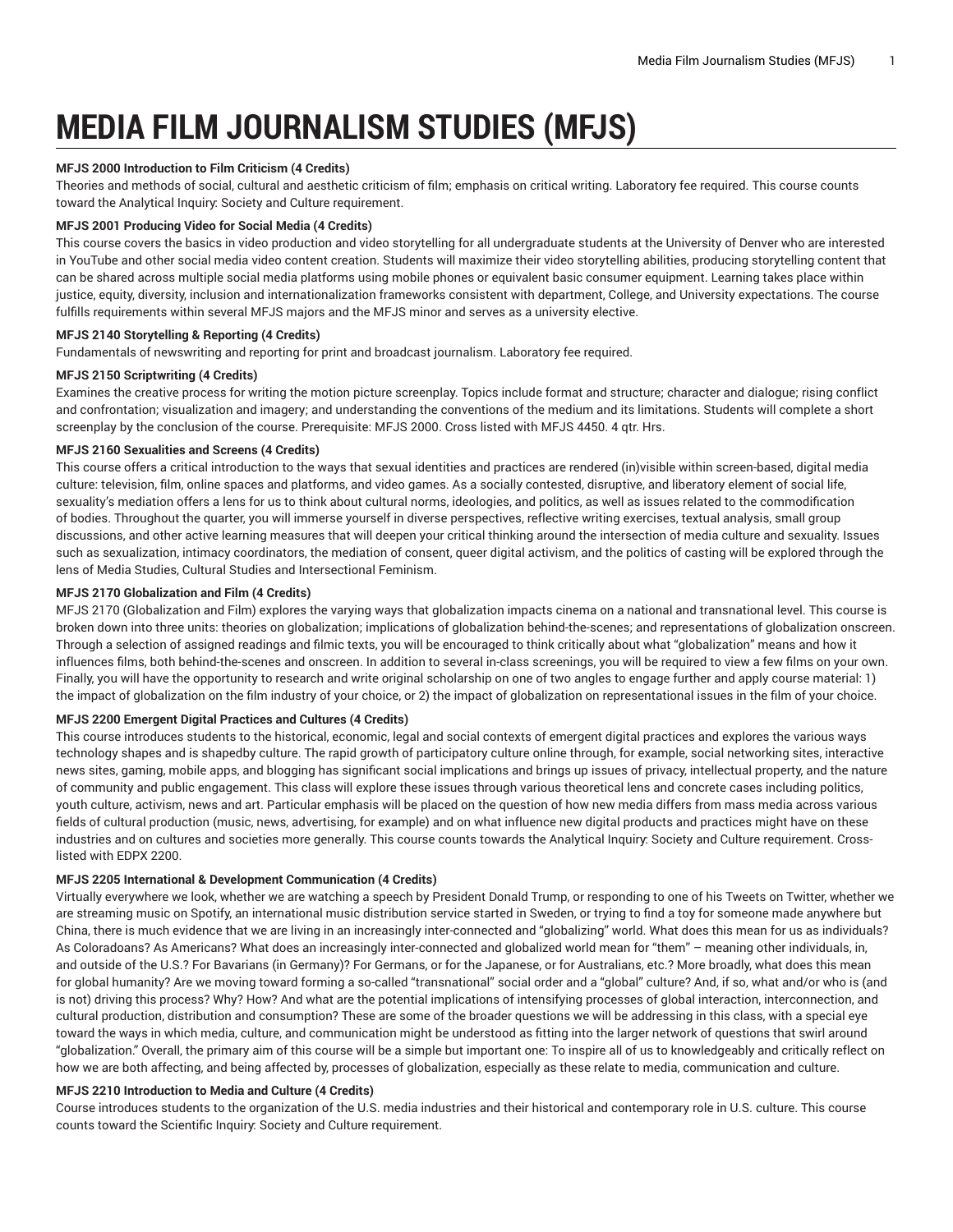# **MFJS 2220 Hip Hop as Medicine: CRES Intro to Media & Community Engagement (4 Credits)**

This course brings together media studies, critical race/ethnic studies, and project-based learning to introduce students to the economics of the media industries and their historical role in U.S. cultural and racial hegemony. This course counts toward the Scientific Inquiry: Society and Culture requirement.

## **MFJS 2240 Multimedia Journalism (4 Credits)**

With the abundance of competing voices online, seeking accurate information has become a major challenge in today's world. Information now comes in different shades, including incorrect statements, fakes news, rumors, doctored audio, and deepfake videos. They float together in traditional media outlets as well as on social media and they can play a destructive role in creating fear, tarnishing reputations, undermining social cohesion, influencing elections, and, at times, fueling killings. To overcome those challenges, the world needs credible, balanced, and technology savvy journalists as well as critical media consumers more than ever before. MFJS 2240 is a project-based, collaborative, hands-on class that engages with the new media challenges to the field of journalism. The readings, multimedia projects, and class activities aim to empower students to grasp the basic principles, key terms, media production skills, and the organizing structures of digital journalism. Prerequisite: MFJS 2140.

## **MFJS 2260 Music, Race, and Ethnicity in Latin America (4 Credits)**

In this class, music-culture is a medium to understand how people in Latin America maintain religions, strengthen social relations, and negotiate their racial and ethnic identities in the context of social inequality, racial discrimination, and land disposition. Concepts such as mestizaje, creolization, and "blackness" will be examined in the context of nation formation, the inheritance of colonialism, and the spread of neoliberalism while students will engage critically in readings coming from ethnomusicology, anthropology, ethnic and racial studies, as well as history, and geography. The lectures are multimedia, including visiting performers and speakers. As such, this class is a great introduction to explore music-culture, race, and ethnicity in Latin America.

# **MFJS 2270 Activist Media (4 Credits)**

In the mediated digital era, communication is changing fast and shifting the dynamics of real-world power, expanding spaces for journalism and activist communication aimed at working for social change and social justice. This dynamic space has enabled citizens, protesters, journalists, PR professionals, tech developers and hacktivists to harness a diverse range of media tools and platforms for activism and social change. Media has played a key role in social and political movements of the past and more recent online movements ranging from climate change, the #MeToo and women's/feminist movement, the March for our Lives following the Stoneman Douglas High School Shooting in Parkland, Black Lives Matter, immigrant rights and others. Social media platforms such as Twitter, Facebook, Instagram and Snapchat have provided new tools to resist the domination and limitations of mainstream corporate media and create new media strategies and messages to promote social change. But these platforms have also created new risks and challenges for activists. In this course, we will address these issues of communication power dynamics and also media strategies and tools of social and political movements working towards social change.

## **MFJS 2280 Politics and Media (4 Credits)**

We examine the nature of the media and how media institutions shape the way citizens understand politics. We discuss global media institutions and the role media play in various societies. We explore the role of media in providing information for citizens in a democracy, examine how the media influence the political process, and investigate how the goals of and changes within the media industry influence the effect media coverage has on the political process. Through our study, we explore how the media either enhance or limit the potential for citizens to contribute to democracy. This course counts toward the Scientific Inquiry: Society and Culture requirement.

#### **MFJS 2290 Innovations in Media and Communications (4 Credits)**

Today, it is difficult to imagine a life free of the media. There are more than 4 billion mobile phones in the world, and a billion people are now able to access the Internet. Television is available to close to 100% of people living in the media-saturated societies of North America, western and Eastern Europe, and East Asia, with radio widely available almost everywhere else. Moreover, with YouTube, blogs, online gaming, citizen journalism, experimental film, and peer-to-peer file sharing, people are actively creating and sharing their own news and entertainment experiences like never before. Communication technologies are changing the way money circulates, how and where business is conducted, the ways in which labor is deployed, and how people communicate between home and work, national and diasporic contexts. The media are facilitating both globalization and cultural hybridity, at times securing social cohesion and at other moments facilitating social movements for change. Where do these technologies come from? Who controls them? Who profits from them? How are they used, and with what potential implications? What does the future hold? These are some of the questions the class will address. This course counts toward the Analytical Inquiry: Society and Culture requirement.

#### **MFJS 2400 Strategic Communication Planning (4 Credits)**

This course introduces students to foundational principles in strategic communication and covers both public relations and advertising. Students learn and apply the elements of a comprehensive strategic communication plan, including conducting research, setting communication goals, designing messaging strategies and tactics, and evaluating the plan's effectiveness. An emphasis on ethical communication practices is central to the course. Prerequisite: sophomore standing.

# **MFJS 2420 #CannabisMedia: Studying the Culture of America's New Normal (4 Credits)**

This course will examine the legalization of marijuana — both medical and recreational – as it is being covered in Colorado and in states across the country. Ever since the 2012 legalization of recreational marijuana, Colorado has been a leader in considering the medical, political, social and legal issues emergent with legalization. In this course, which is the first of its kind in the U.S., not only will we be investigating the scope of the marijuana legalization movement and its many political and practical intricacies, we also will be conducting a research project with original data and multimedia elements conceived and designed to push and promote enterprising storytelling. Students will visit dispensaries, interview industry professionals and produce a portfolio piece of narrative journalism using the modes and methods of their choice, with direction of the instructor.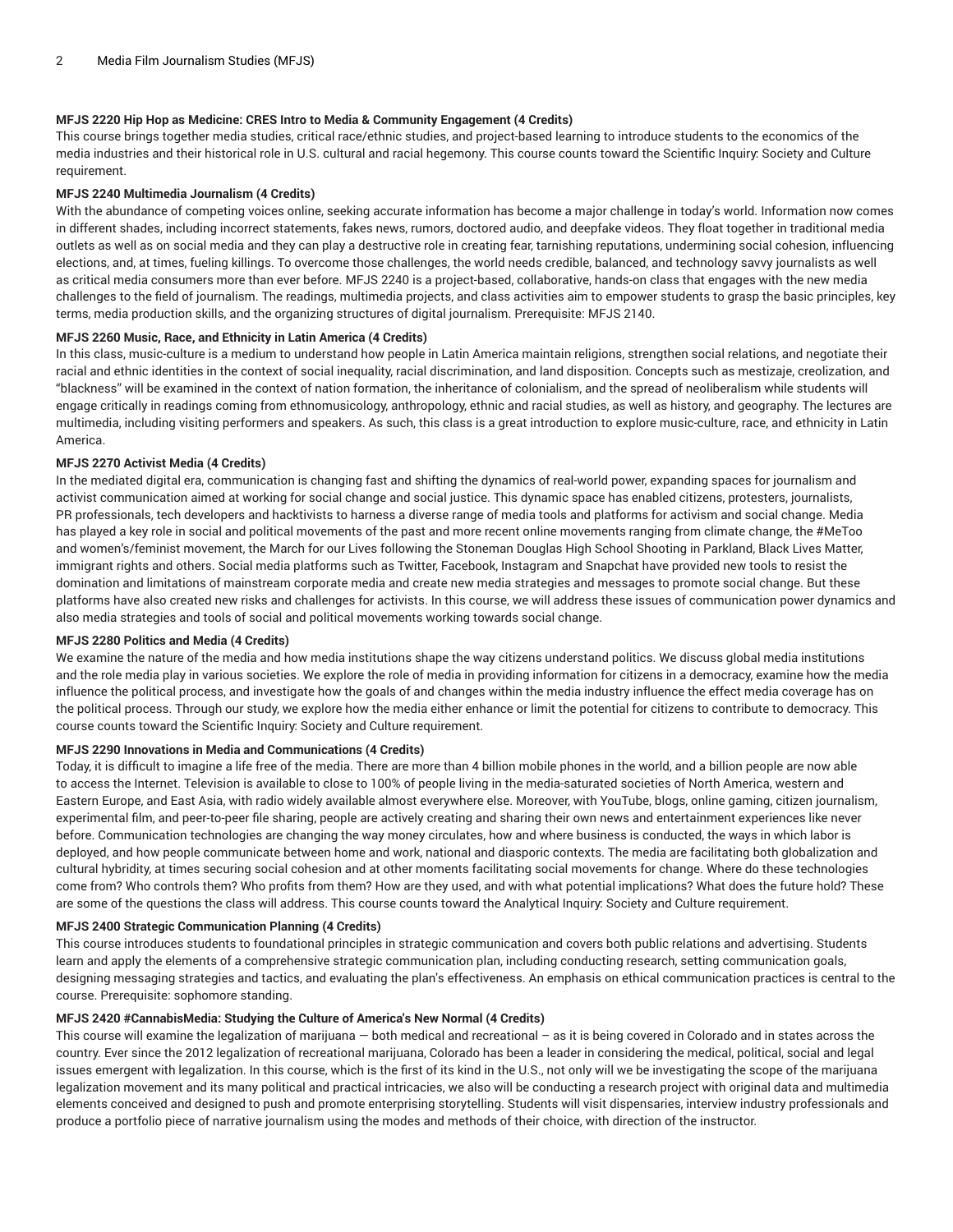# **MFJS 3040 Media Law (4 Credits)**

Introduction to freedom of expression and media law. Students learn how the American legal system works and gain an understanding and appreciation of the philosophical foundations of free expression. In addition, students confront many of the issues facing professional communicators today. Topics include incitement, hate speech, student speech, copyright, defamation, and other issues crucial to mass media professionals. The course examines also explores challenges to free expression brought by new(er) communication technologies. The purpose of this class is to give students the knowledge and critical thinking skills needed to be successful in today's rapidly changing communication environment. Cross-listed with MFJS 4300.

#### **MFJS 3110 Audience Research (4 Credits)**

Analysis of behavioral research methods as applied to mass communication audiences. Prerequisite: Junior Standing.

## **MFJS 3120 Media Ethics, Race & Technology (4 Credits)**

What are your ethical obligations as a professional communicator? In this course, you will become acquainted with the ethical codes of the Society of Professional Journalists, the Public Relations Society of America, the Radio, TV, and Digital News Association, and more. As you meet with and hear from media professionals from a range of industries, you will discuss different case studies of ethical dilemmas that take place at the individual, organizational, corporate, and technological levels. You will consider issues of privacy and harm, diversity and inclusion, deception, mis- and disinformation, photograph and image construction and editing, accountability, and more. Senior standing or instructor's permission required.

## **MFJS 3170 Infographic Storytelling (4 Credits)**

We swim in a world of data - from election results, budgets and census reports, to Facebook updates and image uploads. Journalists need to know how to find stories in data and shape them in compelling ways. This hands-on course teaches reporters and editors to gather, analyze, and visualize interactive data-driven stories. This emerging discipline touches on information and interactivity design, mapping, graphing, animation tools, and data analysis. You are expected to think like a journalist by evaluating data critically and applying what you learn to news stories, information graphics or web applications. Familiarity with HTML/CSS is helpful, but not required. This is not a course in coding, but programmers of all skill levels are welcome.

## **MFJS 3180 Media Studies Research (4 Credits)**

This capstone course offers an introduction to research methods within the interdisciplinary tradition of Media Studies. Your data collection and written contributions during the quarter will serve as the informational foundation for our department's additional capstones in Journalism, Strategic Communication and Film Studies & Production, so think of our work this quarter as a community and departmental effort. While this course begins with an exploration of the field/Media Studies and review of the importance of knowledge production, this course focuses mainly on the practice of research; during the quarter, you will the opportunity to experiment with interviewing, textual analysis, ethnography, and historical research. For your final project, you will work in teams to generate original research, will engage in peer reviews, and will present your findings to your classmates in a conference-style panel session. Junior standing required.

## **MFJS 3201 Publication & Graphic Design (4 Credits)**

This course explores publication design and techniques for creating effective layouts. We employ the scope of the Adobe Creative Suite, primarily InDesign, to incorporate and manipulate text, photographs and illustrations. The course serves as a visual elective for all MFJS students. Laboratory fee required. Prerequisites: MFJS 2140 or MFJS 2400 or instructor approval.

#### **MFJS 3207 Justice Equity Diversity and Inclusion in Health Communication (4 Credits)**

The course will begin with an overview of Health Communication in the United States and the ways in which health and illness are defined through communication, including media. We will discuss existing health disparities and social determinants of health as we examine health communication in multicultural settings in the U.S. We will further examine multicultural audiences and perspectives about health and illness, including diverse meaning systems and their influences on health attitudes and behaviors. Students will learn about cross-cultural conceptions of health and disease and how those conceptions are represented in communication about health and illness. As students learn about what it means to develop culturally grounded health communication campaigns, they will examine culture centric messaging in health promotion. We will also discuss the ways in which health care systems are promoting patient-centered health care that takes intersectionality and identity into consideration.

#### **MFJS 3212 History of Cinema 1930-1960 (4 Credits)**

This course surveys international film history starting with the "talkies" through innovations in widescreen formats and post-war filmmaking. We will study cinema between the 1930s-1960s from a variety of perspectives: as a technological apparatus, an economic institution, an aesthetic form, and a social force. Lab fee required. Prerequisite: MFJS 2000 Introduction to Film Criticism.

# **MFJS 3213 Producing the Music Video (4 Credits)**

This course is designed to provide you with a basic understanding of the music video production process. We will work with partners in the Lamont School of Music and Theater to deliver 3 high quality music videos to local DU bands by the end of the quarter. These videos will be conceived, shot, and edited in class. Guest speakers from the industry will offer guidance and critique. Your knowledge of cinematography, editing, and set design will expand in this class. The 3 bands will be our clients; we will deliver them videos of the highest quality.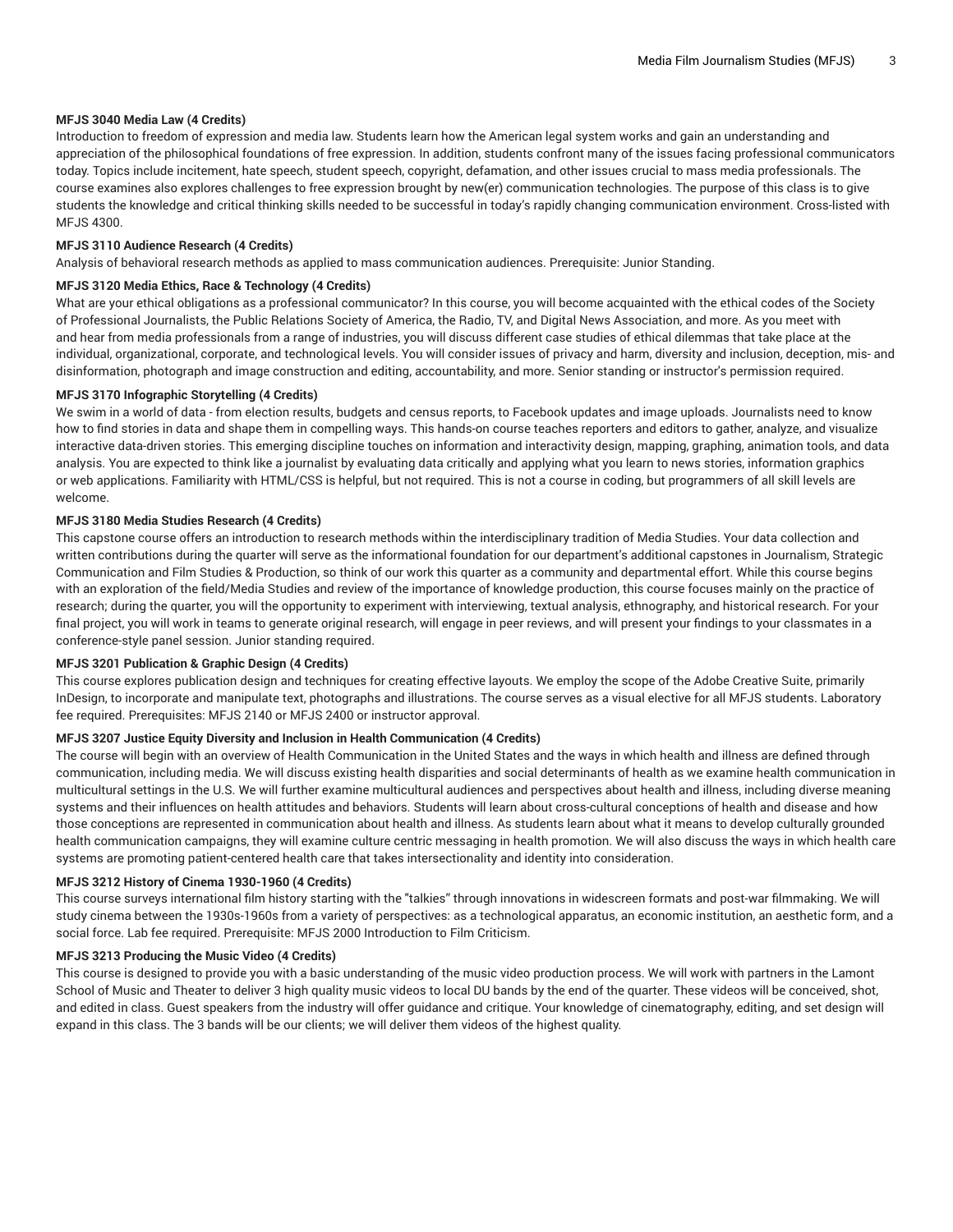# **MFJS 3214 Representational Issues in U.S. Film (4 Credits)**

This course explores the varying ways that race and ethnicity, gender, sexual orientation, gender identity, socioeconomic status, physical and mental (dis)ability, and age are represented in and by film—both historically and culturally. In addition to class discussions regarding mainstream and independent film production, students will employ close readings of filmic texts to better understand how off-screen factors greatly impact what is seen onscreen. This course will encourage students to think critically about the filmic images that they are consuming on a regular basis, as means to interrogate what is at stake when it comes to representational issues such as dominant ideologies, visual style, and assigned character roles. Finally, students will engage the texts critically as a way to understand how these onscreen identities impact the way that individuals treat others but also how they are treated themselves. Prerequisite: MFJS 2000.

## **MFJS 3215 Introduction to Filmmaking (4 Credits)**

This course is designed to provide students with a basic understanding of television and film production with a focus on the complete production process: pre-production (planning), production (lighting, shooting and sound gathering) and post-production (editing). At the completion of this course, students will have a basic understanding of the process involved in producing a field-based production, the skills necessary to complete it and, most importantly, the critical understanding behind all decisions. Because people are the most important part of any production, emphasis will be placed on students' ability to work effectively with production team members. Laboratory fee required. Prerequisite: MFJS 2000. Restricted to FILM and MDST majors.

## **MFJS 3218 Narrative Film Production I (4 Credits)**

This is the first of a two-quarter capstone class that fulfills a two-quarter capstone requirement for Film Studies and Production majors and can be taken by others who have completed the pre-requisites and are juniors or seniors. Majors can take both two-sequence Narrative and Documentary capstones, counting one set for the major and one as electives if they so choose. The narrative course is both process and product oriented with a goal for students to work collaboratively to develop a 7-10 minute original narrative film script or web series (2-3 episodes that run approximately 10 minutes total) and complete all of the pre-production tasks necessary to take it into production spring quarter. Depending on class size we will make 3-5 films. We will examine the scriptwriting revision and pre-production processes, and students will finish the quarter with a completed pre-production notebook that will include, among other things, a shooting script, overheads, a script breakdown, production schedules, casting decisions, location scouting reports, a look book, a pitch deck and a shooting schedule. Likewise, through readings, discussions and screenings, the course is designed to expose students to the larger world of narrative filmmaking. During the second quarter students will film, edit and present finished work. Prerequisites: MFJS 2000 and MFJS 3215 and Junior/Senior standing.

# **MFJS 3219 Documentary Film Production I (4 Credits)**

This course is the first half of a two-course capstone sequence. It presents an integrated (theory and practice) approach to film and video documentary. The theoretical component presents a historical overview of the various styles and modes of documentary with a discussion of the way each has developed in response to perceived limitations of the mode then dominant and the ethical decisions that filmmakers continue to face. The production component focuses on selecting and researching a topic for documentary production during the second quarter of the capstone. Prerequisites: MFJS 2000 and MFJS 3215 and Junior/Senior standing.

#### **MFJS 3220 Narrative Film Production II (4 Credits)**

This is the second of a two-quarter capstone class that fulfills a two-quarter capstone requirement for Film Studies and Production majors and can be taken by others who have completed the pre-requisites and have junior or senior standing. Students must have taken MFJS 3218 in the previous quarter to register for this class. Majors can take both Narrative and Documentary capstones, counting one for the major and one as electives if they so choose. Students will collaborate with their teams in the production and post-production phases of a short narrative project. This includes filming, editing, sound design, scoring, color correction and mastering. In-class critique sessions and guest speakers bolster this experiential quarter. Prerequisites: MFJS 3218 and Junior/Senior standing.

## **MFJS 3221 Documentary Film Production II (4 Credits)**

This is the second of a two-quarter capstone class that fulfills a two-quarter capstone requirement for Film Studies and Production majors and can be taken by students who have completed the pre-requisites and have junior or senior standing. Students must have taken MFJS 3219 in the previous quarter to register for this class. Majors can take both Documentary and Narrative capstones, counting one for the major and one as electives if they so choose. Students will collaborate with their teams in the production and post-production phases of a documentary project. This includes filming, editing, sound design, scoring, color correction and mastering. In-class critique sessions and guest speakers bolster this experiential quarter. Prerequisites: MFJS 2000, MFJS 3215 and MFJS 3219 and Junior/Senior Standing.

#### **MFJS 3222 Experimental Film/Video Theory & Production (4 Credits)**

This class includes a historical and critical overview of experimental film and video movements as well as technical and aesthetic training in experimental production. Students integrate theory and criticism into the production of several experimental projects. Laboratory fee required. Cross listed with MFJS 4222. Prerequisite: MFJS 3215.

# **MFJS 3223 Advanced Editing (4 Credits)**

Building on the basic non-linear editing skills gained in Introduction to FIlmmaking, this course focuses on advanced techniques of image and color manipulation, movement and graphic effects, advanced sound sweetening and manipulation and advanced text/credit effects. Prerequisite: MFJS 2000: Introduction to Film Criticism and MFJS 3215: Introduction to Filmmaking.

# **MFJS 3224 Cinematography (4 Credits)**

This course focuses on the visual aspects of telling a cinematic story. Students develop an understanding of advanced lighting concepts, lenses, grip equipment, and color science. The class emphasizes visual storytelling, using lighting, art design and camera movement to develop character and theme. Lab fee required. Prerequisite: MFJS 2000 and MFJS 3215.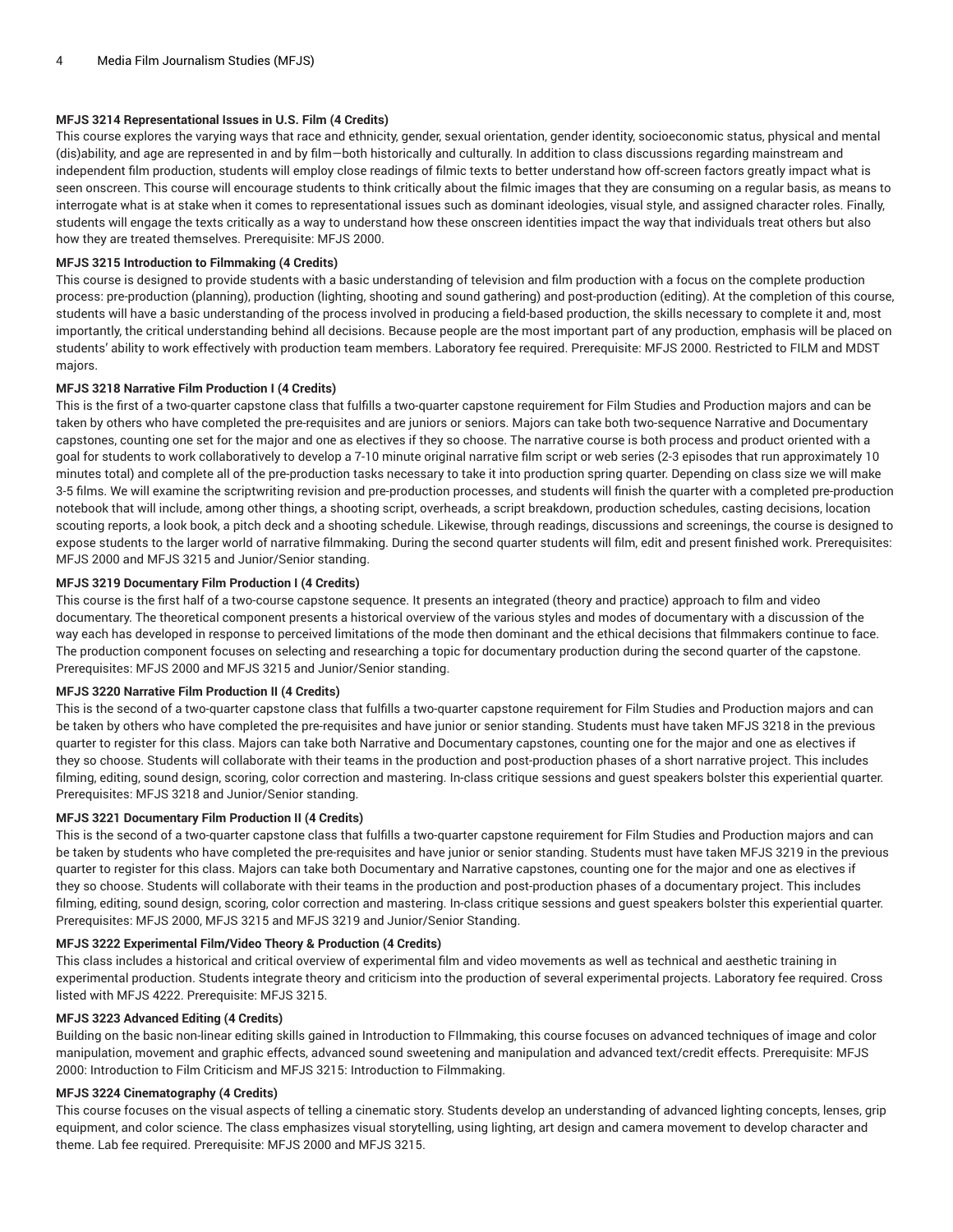## **MFJS 3226 Directing for Film and Television (4 Credits)**

This course will focus on the art and craft of film/television directing, emphasizing the relationship the director cultivates with actors, developing an understanding of movement and creating a vision for a scene. Students will apply theory to actual scene work with actors. Prerequisites: MFJS 200 and MFJS 3215

#### **MFJS 3227 Producing the Environmental Documentary (4 Credits)**

This course is designed to provide you with a basic understanding of cinematography: cameras, lenses, grip equipment, lighting, and composition. When you complete this course, the goal is for you to have an intermediate understanding of cinematography and that which motivates lighting and composition choices. Because people are the most important part of any production, emphasis will be placed on your ability to work effectively with class members. Learning to collaborate is crucial to your success in this class.

#### **MFJS 3229 Video Editing is for Everybody (4 Credits)**

The goal for this course is for students to have a basic working knowledge of editing using various media elements (video, audio, photos, music, graphics), developing proficiencies using different editing software, and applying a mixture of editing theories and techniques. This is a summer course only.

#### **MFJS 3242 Reel Women (4 Credits)**

Reel Women explores films from the U.S., England, Senegal, India, Canada, Colombia, and Saudi Arabia that are made for, about, and/or by women with the aim of better understanding and centralizing issues pertinent to women's daily lives across the world.

## **MFJS 3245 Creating Films for Clients (4 Credits)**

This course provides students with an experiential learning opportunity in film and video production as part of the MFJS Keystone Experience series. Students work with a community or not-or-profit organization, learning how to work with clients and fulfill client video/film needs as part of a broader communication plan. Students in this course utilize research and communication strategy work that has been developed by students working with the same client in previous quarters. Learning takes place within justice, equity, diversity, inclusion and internationalization frameworks consistent with department, College, and University expectations. The course fulfills requirements within several MFJS majors and the MFJS minor. Prerequisites: MFJS 2000 OR MFJS 3215. 4 credit hours.

# **MFJS 3310 Advanced Storytelling & Reporting (4 Credits)**

This is a writing-intensive course designed to strengthen your abilities in the gathering and analysis of public documents and big data, the conduct of interviews with a range of stakeholders, and the use of observational techniques that provide a basis for in-depth investigative reporting. Laboratory fee required. Prerequisite: MFJS 2140 or MFJS 3410.

## **MFJS 3325 Advanced Screenwriting (4 Credits)**

Advance Screenwriting takes writers through a workshop format to create for film or television. Students can select to prepare a treatment and first act of a feature film or a treatment and pilot for a television show. Instructor and peer workshops will form the foundation for the revision process. Prerequisites: MFJS 2000 and MFJS 2150.

#### **MFJS 3410 Strategic Messaging (4 Credits)**

This course focuses on learning and applying strategic communication principles to the creation of strategic messages for a client. Students also evaluate strategic communication techniques as they learn how to target a specific audience and learn how strategic messages fit within an overall strategic communication plan. Prerequisite: MFJS 2400.

# **MFJS 3420 Strategic Communication Seminar (4 Credits)**

This is the capstone course in the strategic communication sequence. In this course, students examine special topics in strategic communication and apply what they have learned to group projects in which they take on a client and work together as a team on a strategic communication campaign. Cross listed with MFJS 4070. Prerequisites: MFJS 2400 and MFJS 3410.

#### **MFJS 3501 Web Design & Content Development (4 Credits)**

This course covers the building and management of web pages and the creation of sites using open source content management systems. You will develop the ability to plan, create and integrate social media and third-party content into web sites, and utilize analytical tools that measure audience engagement. Laboratory fee required. Prerequisite: MFJS 2140 or MFJS 2400.

#### **MFJS 3503 Social Media Strategies (4 Credits)**

In this class, students get familiar with the principles of social media strategy and learn how to design messaging strategies and tactics for social media. In addition, students work with a real client on a strategic communication campaign for social media. Prerequisite: MFJS 2400 or MFJS 2140.

# **MFJS 3504 Advanced Multimedia Web Storytelling & Publishing (4 Credits)**

This course is one of two possible capstone classes for journalism students. In this course, students tap the reporting, writing, editing, and multimedia production and editing skills and knowledge learned and practiced in previous journalism studies classes and apply them to building from scratch, an open content management based multimedia web site. Laboratory fee required. Prerequisites: MFJS 2140 and MFJS 2240, or instructor approval.

#### **MFJS 3505 Advanced Multimedia Journalism with PBS Partnership (4 Credits)**

This capstone course for journalism majors provides students with opportunities in experiential learning as together they bolster the coverage and amplify the voices of underserved communities in Colorado. Rural, BIPOC, LGBTQ+, people with disabilities, and religious minority communities, among others, will be the subject of our attention and the focus of the class media projects. Students produce several mini-documentaries and written pieces that will be submitted for consideration to, and may air on, the RMPBS program, Colorado Voices, and on the PBS Video app. Prerequisite: ME IS 2140 and ME IS 2240.